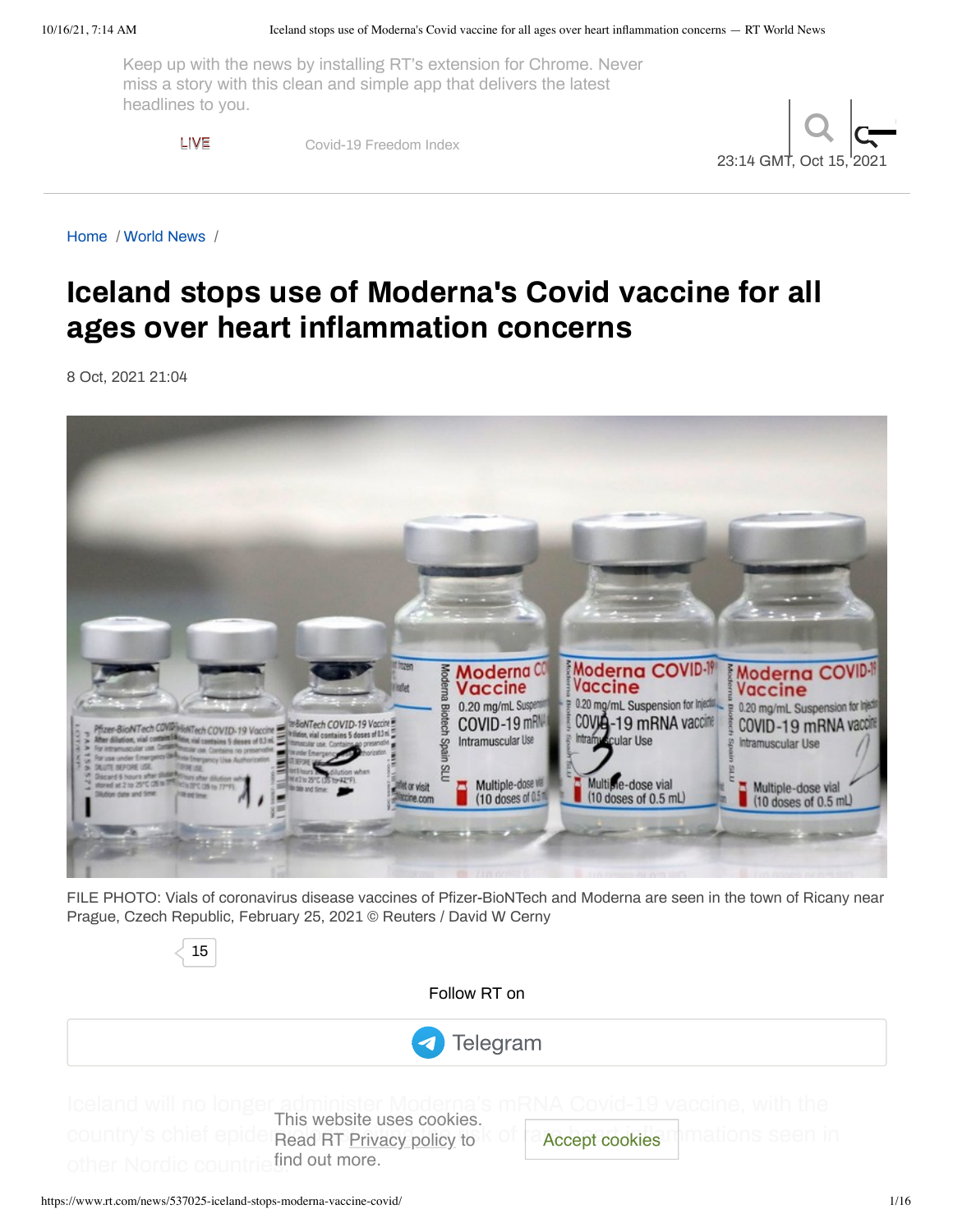Keep up with the news by installing RT's extension for Chrome. Never<br>mise a star with this clean and simple ann that delivers the latest headlines to you.<br>
headlines to you. miss a story with this clean and simple app that delivers the latest

two months as a booster for those already inoculated with either two shots of the Pfizer or Moderna vaccines, or one shot of Johnson & Johnson's jab.

Some 75% of Icelanders are fully vaccinated, and health officials maintain that there is a sufficient supply of Pfizer's vaccine to continue the rollout without the Moderna shots. Pfizer's is already recommended for under-18s in Iceland.

#### **ALSO ON RT.COM**

# **Finland halts Moderna vaccinations for young men over heart inflammation concerns**

The decision to halt Moderna vaccinations was made after adverse effects to the shot were noted in several other Nordic nations, which have since restricted their own rollouts of the jab.

"A Nordic study involving Finland, Sweden, Norway and Denmark found that men under the age others of developing This website uses cookies. of Finland's National Institute for Health **Salfind out more.** Read RT Privacy policy to oderna vaccinations was made after adverse effects to the veral other Nordic nations, which have since restricted their<br>ing Finland, Sweden, Norway and Denmark found that men<br>the received Moderna Spikevax had a slightly hi Accept cookies